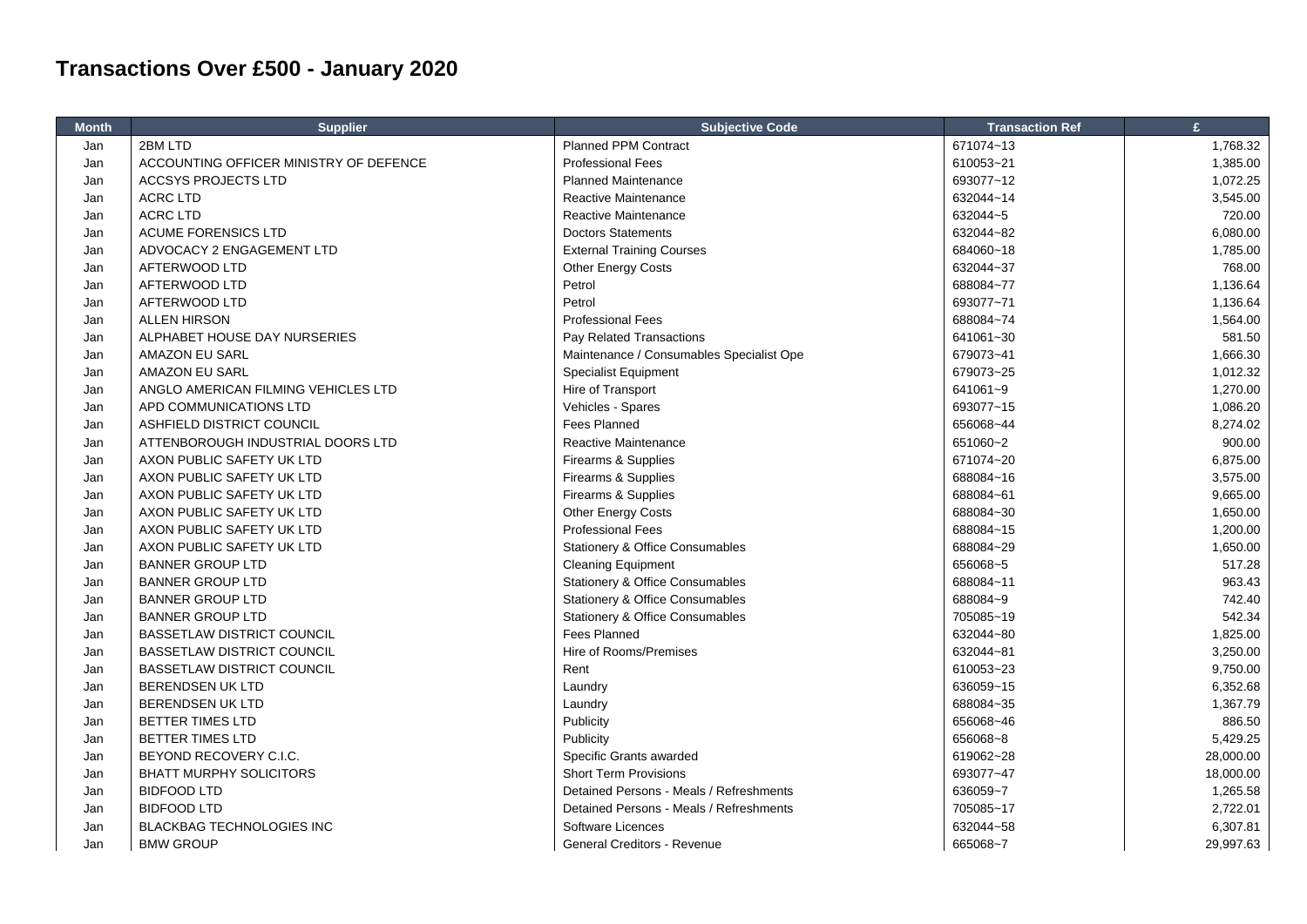| <b>Month</b> | <b>Supplier</b>                     | <b>Subjective Code</b>                   | <b>Transaction Ref</b> | £          |
|--------------|-------------------------------------|------------------------------------------|------------------------|------------|
| Jan          | BNP PARIBAS REAL ESTATE             | <b>Property Related</b>                  | 679058~4               | 9,048.95   |
| Jan          | <b>BRITISH GAS BUSINESS</b>         | Electricity                              | 679073~37              | 600.83     |
| Jan          | BRITISH TELECOMMUNICATIONS PLC      | Fixed Telephone Call Charges & Line Rent | 619062~23              | 813.21     |
| Jan          | BRITISH TELECOMMUNICATIONS PLC      | <b>Network Services</b>                  | 632044~29              | 870.10     |
| Jan          | BRITISH TELECOMMUNICATIONS PLC      | <b>Network Services</b>                  | 679073~16              | 22,262.12  |
| Jan          | <b>BRITNELL TREE SERVICES LTD</b>   | Fees - Statutory                         | 665068~10              | 12,000.00  |
| Jan          | <b>BROXTOWE BOROUGH COUNCIL</b>     | Rent                                     | 656068~28              | 5,847.75   |
| Jan          | <b>BT GLOBAL SERVICES</b>           | Airwave                                  | 610053~1               | 1,083.32   |
| Jan          | <b>BUDDILTD</b>                     | Maintenance / Consumables Specialist Ope | 615082~24              | 2,475.00   |
| Jan          | <b>BUYWORKS LTD</b>                 | <b>Consultants Fees</b>                  | 651060~5               | 11,000.00  |
| Jan          | <b>BUYWORKS LTD</b>                 | <b>Consultants Fees</b>                  | 705085~8               | 11,000.00  |
| Jan          | C F VEHICLE WHOLESALE LTD           | <b>Vehicle Purchases</b>                 | 641061~50              | 1,700.00   |
| Jan          | CAPITA BUSINESS SERVICES LTD        | <b>External Training Courses</b>         | 671074~2               | 2,595.00   |
| Jan          | CAPITA BUSINESS SERVICES LTD        | <b>Hotel Accommodation</b>               | 610053~15              | 694.00     |
| Jan          | CAPITA BUSINESS SERVICES LTD        | <b>Hotel Accommodation</b>               | 610053~24              | 649.00     |
| Jan          | CAPITA BUSINESS SERVICES LTD        | <b>Hotel Accommodation</b>               | 610053~3               | 1,017.50   |
| Jan          | CAPITA BUSINESS SERVICES LTD        | <b>Hotel Accommodation</b>               | 679073~19              | 640.00     |
| Jan          | <b>CARPENTER LTD</b>                | Detained Persons - Other Expenses        | 693077~83              | 1,773.00   |
| Jan          | <b>CASTLE GROUP LTD</b>             | <b>External Training Courses</b>         | 654061~19              | 1,950.00   |
| Jan          | CATCH 22 CHARITY LTD                | Other PA/ OPCC Grants                    | 671074~27              | 84,628.70  |
| Jan          | CATCH 22 CHARITY LTD                | Other PA/ OPCC Grants                    | 671074~34              | 45,569.30  |
| Jan          | <b>CDW LTD</b>                      | Hardware - purchase                      | 610053~13              | 156,048.06 |
| Jan          | <b>CDW LTD</b>                      | Hardware - purchase                      | 610053~53              | 4,215.37   |
| Jan          | <b>CDW LTD</b>                      | Hardware - purchase                      | 615082~14              | 1,959.60   |
| Jan          | <b>CDW LTD</b>                      | Hardware - purchase                      | 688084~17              | 3,112.90   |
| Jan          | CELLEBRITE UK LTD                   | Software - purchase                      | 636059~34              | 30,915.10  |
| Jan          | CERTAS ENERGY UK LTD                | <b>Diesel</b>                            | 595209~8               | 11,473.92  |
| Jan          | <b>CERTAS ENERGY UK LTD</b>         | Diesel                                   | 645050~13              | 15,240.00  |
| Jan          | CERTAS ENERGY UK LTD                | Diesel                                   | 645050~17              | 18,235.80  |
| Jan          | <b>CERTAS ENERGY UK LTD</b>         | Diesel                                   | 665068~27              | 10,460.00  |
| Jan          | CERTAS ENERGY UK LTD                | Diesel                                   | 699084~2               | 10,400.00  |
| Jan          | <b>CERTAS ENERGY UK LTD</b>         | <b>Diesel</b>                            | 705085~27              | 15,307.50  |
| Jan          | CERTAS ENERGY UK LTD                | Petrol                                   | 693077~81              | 15,600.00  |
| Jan          | <b>CHARLES FELLOWS SUPPLIES LTD</b> | Detained Persons - Clothing              | 628062~45              | 5,531.40   |
| Jan          | CHILDCARE EAST MIDLANDS LLP         | Pay Related Transactions                 | 688084~53              | 1,820.00   |
| Jan          | CHRISTINE CUTLAND                   | <b>Consultants Fees</b>                  | 671074~11              | 1,199.00   |
| Jan          | <b>CINTRA LTD</b>                   | Interpreters Fees & Translators Fees     | 665068~48              | 32,078.25  |
| Jan          | <b>CLEVERBRIDGE AG</b>              | <b>Other Partnerships</b>                | 641061~40              | 548.00     |
| Jan          | <b>COLLEGE GARTH LTD</b>            | Police Dogs - Feed/kennelling/vets       | 665068~4               | 4,581.12   |
| Jan          | COLLEGE OF POLICING                 | <b>External Training Courses</b>         | 705085~4               | 2,638.00   |
| Jan          | <b>COONEEN AT WORK LTD</b>          | Clothing & Uniforms                      | 615082~41              | 3,041.66   |
| Jan          | <b>COONEEN AT WORK LTD</b>          | Clothing & Uniforms                      | 641061~37              | 51,339.29  |
| Jan          | COOPER PLANT TRANSPORT LTD          | <b>Planned Maintenance</b>               | 651060~25              | 750.00     |
| Jan          | <b>COPACC LTD</b>                   | Subscriptions                            | 641061~23              | 1,500.00   |
| Jan          | <b>CORONA ENERGY</b>                | Gas                                      | 688084~46              | 14,418.06  |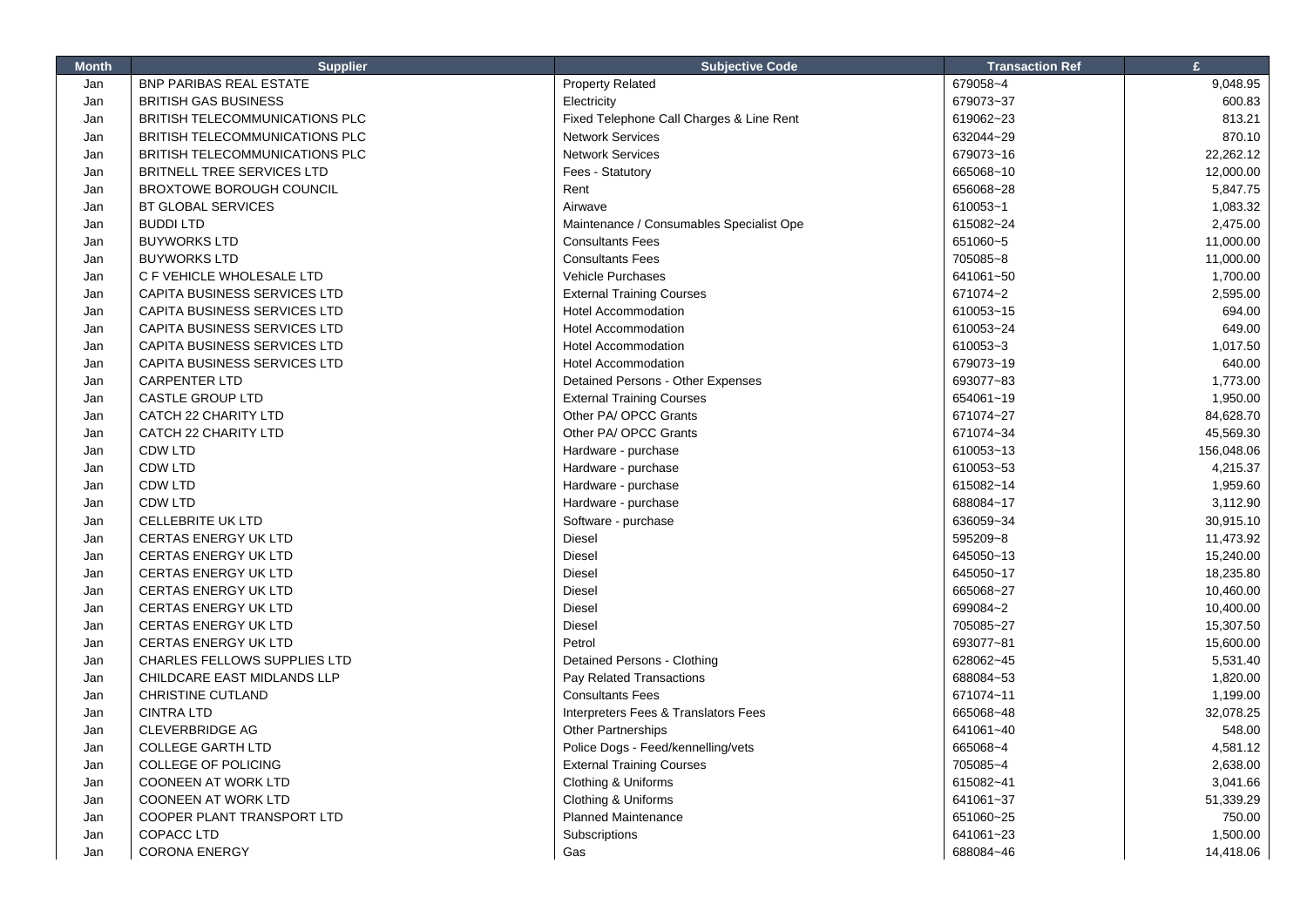| <b>Month</b> | <b>Supplier</b>                  | <b>Subjective Code</b>                   | <b>Transaction Ref</b> | £         |
|--------------|----------------------------------|------------------------------------------|------------------------|-----------|
| Jan          | <b>CORPORATE IT SYSTEMS LTD</b>  | Software Licences                        | 645050~12              | 42,500.00 |
| Jan          | <b>CRAYON LTD</b>                | Hardware - purchase                      | 641061~11              | 1,920.00  |
| Jan          | <b>CROWN LIFT TRUCKS LTD</b>     | Maintenance / Consumables Specialist Ope | 632044~55              | 1,196.00  |
| Jan          | <b>CROWN PET FOODS LTD</b>       | Police Dogs - Feed/kennelling/vets       | 595209~2               | 4,409.00  |
| Jan          | CROWN PET FOODS LTD              | Police Dogs - Feed/kennelling/vets       | 632044~3               | 2,865.87  |
| Jan          | <b>CVL SYSTEMS LTD</b>           | <b>Building Works - Main Contract</b>    | 688084~88              | 1,628.00  |
| Jan          | CVL SYSTEMS LTD                  | <b>Planned Maintenance</b>               | 641061~58              | 545.00    |
| Jan          | <b>CVL SYSTEMS LTD</b>           | Reactive Maintenance                     | 688084~83              | 666.00    |
| Jan          | <b>CYCLESCHEME LTD</b>           | Salary Deductions - Cycle to Work Scheme | 641061~32              | 6,983.74  |
| Jan          | <b>CYCLESCHEME LTD</b>           | Salary Deductions - Cycle to Work Scheme | 708051~10              | 1,466.67  |
| Jan          | DACOLL GROUP LTD                 | Software - upgrade / development         | 656068~38              | 1,306.04  |
| Jan          | DATA PRO IT LTD                  | Hardware - purchase                      | 641061~11              | 553.45    |
| Jan          | DATRIX LTD                       | Hardware - purchase                      | 684060~3               | 63,966.00 |
| Jan          | <b>DEREK DAWKINS</b>             | <b>Internal Training Courses</b>         | 632044~23              | 1,350.00  |
| Jan          | DERRY BUILDING SERVICES LTD      | <b>Building Works - Main Contract</b>    | 693077~1               | 29,643.00 |
| Jan          | DEVCLEVER LTD                    | <b>Other Operational Expenses</b>        | 688084~93              | 5,359.00  |
| Jan          | DFP SERVICES LTD                 | <b>Planned Maintenance</b>               | 688084~32              | 1,502.96  |
| Jan          | <b>DFP SERVICES LTD</b>          | <b>Planned PPM Contract</b>              | 656068~14              | 657.75    |
| Jan          | DR PETER EHRHARDT                | <b>Doctors Statements</b>                | 654061~24              | 840.00    |
| Jan          | <b>EASTWOOD TOWN COUNCIL</b>     | Electricity                              | 705085~56              | 1,263.70  |
| Jan          | EASTWOOD TOWN COUNCIL            | Rent                                     | 693077~53              | 1,697.50  |
| Jan          | EDF ENERGY CUSTOMERS LTD         | Electricity                              | 641061~31              | 2,697.47  |
| Jan          | EDF ENERGY CUSTOMERS LTD         | Electricity                              | 641061~59              | 13,400.37 |
| Jan          | EDF ENERGY CUSTOMERS LTD         | Electricity                              | 651060~20              | 3,622.46  |
| Jan          | EDF ENERGY CUSTOMERS LTD         | Electricity                              | 651060~26              | 3,143.91  |
| Jan          | EDF ENERGY CUSTOMERS LTD         | Electricity                              | 651060~27              | 882.57    |
| Jan          | EDF ENERGY CUSTOMERS LTD         | Electricity                              | 651060~28              | 22,101.76 |
| Jan          | EDF ENERGY CUSTOMERS LTD         | Electricity                              | 651060~29              | 35,907.27 |
| Jan          | EDF ENERGY CUSTOMERS LTD         | Electricity                              | 679073~36              | 2,697.47  |
| Jan          | EDF ENERGY CUSTOMERS LTD         | Electricity                              | 693077~67              | 16,993.49 |
| Jan          | EDF ENERGY CUSTOMERS LTD         | Electricity                              | 693077~85              | 13,400.37 |
| Jan          | <b>EDGAR BROTHERS</b>            | Maintenance / Consumables Specialist Ope | 641061~33              | 3,790.00  |
| Jan          | <b>EDGAR BROTHERS</b>            | Uniform - PPE                            | 688084~87              | 900.00    |
| Jan          | <b>EDWARD PLEETH</b>             | Legal Costs                              | 641061~19              | 5,460.00  |
| Jan          | EON UK ENERGY SERVICES LTD       | Electricity                              | 665068~20              | 2,839.28  |
| Jan          | <b>EVERYTHING EVERYWHERE LTD</b> | Mobile Phone Call Charges & Contract Cos | 641061~13              | 58,173.33 |
| Jan          | FISHER HARGREAVES PROCTOR LTD    | Service Charge                           | 636059~22              | 5,036.51  |
| Jan          | <b>FLOGAS BRITAIN LTD</b>        | <b>Heating Fuel Oil</b>                  | 636059~10              | 9,407.96  |
| Jan          | <b>FLOGAS BRITAIN LTD</b>        | Heating Fuel Oil                         | 693077~22              | 1,018.15  |
| Jan          | FORD MOTOR COMPANY LTD           | General Creditors - Revenue              | 632044~7               | 17,451.35 |
| Jan          | FORENSIC VIDEO SERVICES LTD      | <b>Other Operational Expenses</b>        | 671074~33              | 2,978.00  |
| Jan          | <b>FRANCOTYP-POSTALIA LTD</b>    | Postage Costs                            | 665068~59              | 1,000.00  |
| Jan          | FWP PLUMBERS NOTTINGHAM LTD      | <b>Annual Servicing</b>                  | 656068~17              | 1,142.00  |
| Jan          | FWP PLUMBERS NOTTINGHAM LTD      | Reactive Maintenance                     | 632044~6               | 1,200.00  |
| Jan          | FWP PLUMBERS NOTTINGHAM LTD      | Reactive Maintenance                     | 641061~6               | 542.50    |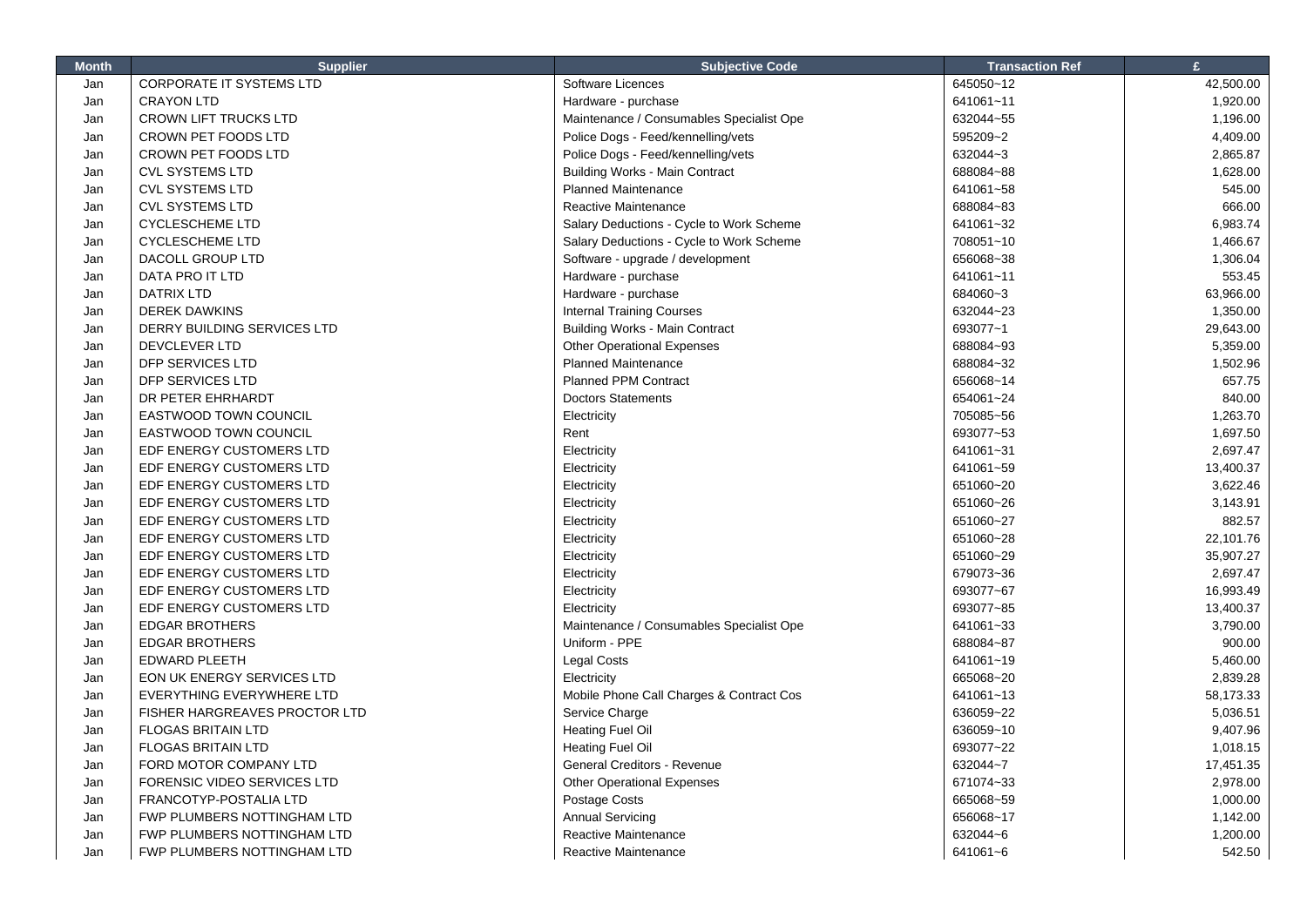| <b>Month</b> | <b>Supplier</b>                            | <b>Subjective Code</b>                   | <b>Transaction Ref</b> | $\mathbf{f}$ |
|--------------|--------------------------------------------|------------------------------------------|------------------------|--------------|
| Jan          | <b>GARRAN LOCKERS LTD</b>                  | Furniture                                | 632044~13              | 555.00       |
| Jan          | <b>GEDLING BOROUGH COUNCIL</b>             | Other Partnerships                       | 693077~78              | 32,319.38    |
| Jan          | <b>GEDLING BOROUGH COUNCIL</b>             | Rent                                     | 671074~38              | 5,000.00     |
| Jan          | <b>GEOFFREY PAYNE</b>                      | Legal Costs                              | 654061~18              | 2,577.90     |
| Jan          | <b>GIVE AS YOU EARN</b>                    | Pay Related Transactions                 | 645050~23              | 997.50       |
| Jan          | <b>GIVE AS YOU EARN</b>                    | Pay Related Transactions                 | 645050~24              | 9,757.80     |
| Jan          | <b>GIVE AS YOU EARN</b>                    | Pay Related Transactions                 | 645050~25              | 893.76       |
| Jan          | GMB (MIDLANDS & EAST COAST)                | Pay Related Transactions                 | 693077~41              | 2,574.26     |
| Jan          | <b>GMK LTD</b>                             | Firearms & Supplies                      | 619062~15              | 14,880.00    |
| Jan          | <b>GMK LTD</b>                             | Firearms & Supplies                      | 665068~43              | 5,820.00     |
| Jan          | <b>GMK LTD</b>                             | Firearms & Supplies                      | 693077~48              | 5,820.00     |
| Jan          | <b>GO 2 TELECOM LTD</b>                    | <b>Other Operational Expenses</b>        | 688084~28              | 2,803.60     |
| Jan          | <b>GOD'S VINEYARD MINISTRIES</b>           | Hire of Rooms/Premises                   | 610053~52              | 2,150.00     |
| Jan          | <b>GOD'S VINEYARD MINISTRIES</b>           | Hire of Rooms/Premises                   | 619062~26              | 2,150.00     |
| Jan          | <b>GRAHAM GOULDEN</b>                      | Specific Grants awarded                  | 684060~25              | 4,000.00     |
| Jan          | <b>HAMPSONS RECOVERY</b>                   | Vehicle Recovery Costs                   | 708051~9               | 1,326.00     |
| Jan          | HANDS FREE COMPUTING LTD                   | <b>Internal Training Courses</b>         | 656068~10              | 1,536.00     |
| Jan          | HANDS FREE COMPUTING LTD                   | Subscriptions                            | 654061~23              | 1,120.00     |
| Jan          | HANDS FREE COMPUTING LTD                   | <b>Tuition Fees</b>                      | 632044~59              | 1,280.00     |
| Jan          | HANDS FREE COMPUTING LTD                   | <b>Tuition Fees</b>                      | 641061~44              | 1,300.00     |
| Jan          | HANDS FREE COMPUTING LTD                   | <b>Tuition Fees</b>                      | 654061~17              | 640.00       |
| Jan          | HANSON ANIMAL DOCTOR LTD                   | Police Dogs - Feed/kennelling/vets       | 693077~4               | 1,238.85     |
| Jan          | <b>HEALTHWORK LTD</b>                      | <b>Other Medical Costs</b>               | 705085~38              | 2,250.00     |
| Jan          | <b>HEATHEROSE LTD</b>                      | <b>Planned PPM Contract</b>              | 651060~12              | 925.00       |
| Jan          | <b>HELEN CHAMBERS</b>                      | <b>Internal Training Courses</b>         | 705085~21              | 1,350.00     |
| Jan          | <b>HIGGS NEWTON KENYON SOLICITORS</b>      | <b>Short Term Provisions</b>             | 636059~21              | 25,000.00    |
| Jan          | HILTON BODILL (CONSTRUCTION) LTD           | <b>Building Works - Other</b>            | 679073~61              | 3,001.71     |
| Jan          | HILTON BODILL (CONSTRUCTION) LTD           | <b>Planned Maintenance</b>               | 679073~14              | 1,984.25     |
| Jan          | HILTON BODILL (CONSTRUCTION) LTD           | <b>Planned Maintenance</b>               | 679073~59              | 11,357.75    |
| Jan          | HM REVENUE & CUSTOMS                       | Apprentice Levy                          | 654061~12              | 50,229.00    |
| Jan          | HM REVENUE & CUSTOMS                       | Pay Related Transactions                 | 654061~13              | 1,078,291.13 |
| Jan          | HM REVENUE & CUSTOMS                       | Pay Related Transactions                 | 654061~14              | 907,395.49   |
| Jan          | HM REVENUE & CUSTOMS                       | Pay Related Transactions                 | 654061~15              | 28,744.00    |
| Jan          | HM REVENUE & CUSTOMS                       | Pay Related Transactions                 | 654061~16              | 1,195,782.25 |
| Jan          | <b>HOGG ROBINSON (TRAVEL) LTD</b>          | <b>Hotel Accommodation</b>               | 679073~17              | 8,699.34     |
| Jan          | <b>HOTDRINKS LTD</b>                       | First Aid Equipment / Consumables        | 705085~49              | 1,046.70     |
| Jan          | <b>ICCA ENTERPRISES CIC</b>                | <b>Professional Fees</b>                 | 705085~28              | 1,331.44     |
| Jan          | <b>ICE WATCH LTD</b>                       | Gritting                                 | 619062~12              | 5,079.00     |
| Jan          | <b>INFORMATION BY DESIGN LTD</b>           | Specific Grants awarded                  | 641061~22              | 8,000.00     |
| Jan          | INSIGHT DIRECT (UK) LTD                    | Fees - Statutory                         | 615082~58              | 3,160.00     |
| Jan          | <b>IRON MOUNTAIN (UK) PLC</b>              | Storage                                  | 699055~2               | 2,968.52     |
| Jan          | J & S ACCESSORIES LTD                      | Maintenance / Consumables Specialist Ope | 665068~33              | 519.98       |
| Jan          | JAMES BOYLAN SAFETY (NI) LTD T/A JBS GROUP | <b>Planned Maintenance</b>               | 665068~13              | 790.00       |
| Jan          | <b>JANE JONES</b>                          | <b>Legal Costs</b>                       | 654061~18              | 2,062.65     |
| Jan          | <b>JAWAID KHALIQ</b>                       | <b>Other Operational Expenses</b>        | 693077~84              | 2,500.00     |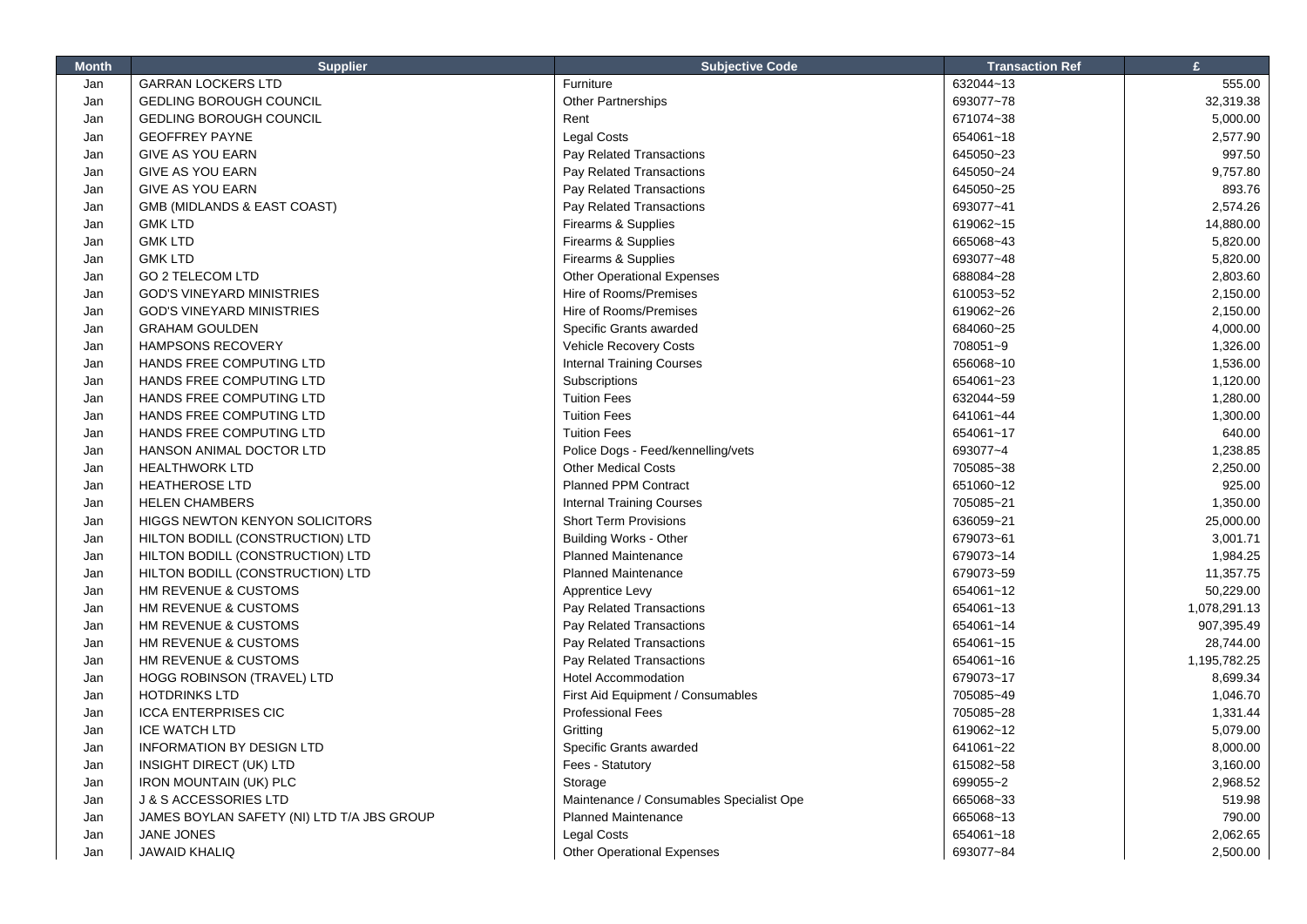| JUNO WOMEN'S AID<br>Other PA/ OPCC Grants<br>619062~24<br>2,083.33<br>Jan<br>651060~37<br>Jan<br><b>JWP GROUP LTD</b><br><b>Vehicle Purchases</b><br>1,950.00<br>Jan<br><b>KAPLAN FINANCIAL LTD</b><br><b>Internal Training Courses</b><br>651060~21<br>1,015.83<br>Jan<br>KORN FERRY (UK) LTD<br>632044~24<br>2,050.00<br>Advertising<br><b>LASER TECH UK LTD</b><br><b>Specialist Equipment</b><br>654061~6<br>747.00<br>Jan<br><b>LIMECULTURE CIC</b><br>Specific Grants awarded<br>654061~4<br>28,950.00<br>Jan<br><b>Vehicle Purchases</b><br>2,995.00<br>Jan<br><b>M&amp;A AUTOS LTD</b><br>651060~37<br>Furniture<br>1,697.40<br>Jan<br><b>MACOI LTD</b><br>615082~15<br>Furniture<br>Jan<br><b>MACOI LTD</b><br>615082~4<br>1,414.00<br><b>MACOI LTD</b><br>Furniture<br>688084~90<br>4,173.81<br>Jan<br>693077~28<br>687.50<br>Jan<br>MANSFIELD TOWN 1861 LTD<br><b>Corporate Hospitality</b><br>MAYOR'S OFFICE FOR POLICING & CRIME<br><b>External Training Courses</b><br>595209~13<br>1,234.00<br>Jan<br>1,500.00<br>Jan<br>MAYOR'S OFFICE FOR POLICING & CRIME<br>Subscriptions<br>610053~37<br>1,368.19<br>MEDIVET PARTNERSHIP LLP<br>Police Dogs - Feed/kennelling/vets<br>632044~3<br>Jan<br>Jan<br>MITIE GROUP PLC<br>Police Surgeons / Clinicians<br>632044~34<br>85,131.75<br>Jan<br>MITIE GROUP PLC<br>Police Surgeons / Clinicians<br>669051~1<br>350,444.88<br>93,475.27<br>Jan<br><b>MIVEN LTD</b><br>Fees Planned<br>641061~25<br><b>Vehicle Purchases</b><br>656068~48<br>Jan<br><b>MPD CAR SALES LTD</b><br>3,100.00<br>Jan<br>MUTUAL VENTURES LTD<br><b>Consultants Fees</b><br>665068~12<br>14,518.80<br>Covert Alarms, CCTV & Security Systems<br>651060~24<br>3,276.12<br>Jan<br>NATIONAL MONITORING<br>Jan<br>NATIONAL POLICE ESTATES GROUP<br>Fees Planned<br>656068~21<br>1,500.00<br><b>NCC PENSION FUND</b><br>Pay Related Transactions<br>632044~51<br>435,180.93<br>Jan<br><b>NCC PENSION FUND</b><br>Pay Related Transactions<br>632044~53<br>215,150.26<br>Jan<br>Pay Related Transactions<br>645050~31<br>23,417.39<br>Jan<br>NO 1 COPPERPOT CREDIT UNION<br>4,755.14<br>NO 1 COPPERPOT CREDIT UNION<br>Pay Related Transactions<br>693077~40<br>Jan<br>NOTTINGHAM CITY COUNCIL<br><b>Other Operational Expenses</b><br>610053~47<br>780.00<br>Jan<br>NOTTINGHAM CITY COUNCIL<br>Jan<br><b>Other Partnerships</b><br>688084~86<br>82,159.00<br><b>External Training Courses</b><br>Jan<br>NOTTINGHAM COACHES LTD<br>656068~1<br>3,150.00<br>Jan<br><b>Building Works - Main Contract</b><br>665068~57<br>50,000.00<br>NOTTINGHAMSHIRE AND CITY OF NOTTINGHAM FIRE AUTHORITY<br>Jan<br>NOTTINGHAMSHIRE AND CITY OF NOTTINGHAM FIRE AUTHORITY<br><b>Building Works - Main Contract</b><br>693077~79<br>50,000.00<br>705085~2<br>14,392.06<br>Jan<br>NOTTINGHAMSHIRE AND CITY OF NOTTINGHAM FIRE AUTHORITY<br>Diesel<br>Other PA/ OPCC Grants<br>Jan<br>NOTTINGHAMSHIRE COUNTY COUNCIL<br>656068~41<br>70,200.25<br>Other PA/ OPCC Grants<br>656068~42<br>126,903.60<br>Jan<br>NOTTINGHAMSHIRE COUNTY COUNCIL<br>29,377.50<br>Jan<br>NOTTINGHAMSHIRE SEXUAL VIOLENCE SUPPORT SERVICES<br>Other PA/ OPCC Grants<br>656068~19<br>Other PA/ OPCC Grants<br>656068~20<br>64,984.54<br>Jan<br>NOTTINGHAMSHIRE SEXUAL VIOLENCE SUPPORT SERVICES<br>Other PA/ OPCC Grants<br>656068~47<br>21,000.00<br>Jan<br>NOTTINGHAMSHIRE SEXUAL VIOLENCE SUPPORT SERVICES<br>NOTTS POLICE FEDERATION FUND<br>Pay Related Transactions<br>645050~27<br>37,239.64<br>Jan<br>Pay Related Transactions<br>645050~28<br>43,177.95<br>Jan<br>NOTTS POLICE FEDERATION FUND<br>NOTTS POLICE FEDERATION FUND<br>Pay Related Transactions<br>693077~37<br>2,304.60<br>Jan<br>Jan<br>Pay Related Transactions<br>645050~26<br>4,155.01<br>NOTTS POLICE SPORTS & SOCIAL CLUB<br>Jan<br>NOTTS POLICE SPORTS & SOCIAL CLUB<br>Pay Related Transactions<br>693077~36<br>1,020.55<br>Jan<br>OFFICE FURNITURE TEAM GB LTD<br>Furniture<br>688084~43<br>613.20<br><b>Legal Costs</b><br>566.83<br>Jan<br>OPUS CLAIM SOLUTIONS LTD<br>641061~10 | <b>Month</b> | <b>Supplier</b>   | <b>Subjective Code</b>       | <b>Transaction Ref</b> | £        |
|-------------------------------------------------------------------------------------------------------------------------------------------------------------------------------------------------------------------------------------------------------------------------------------------------------------------------------------------------------------------------------------------------------------------------------------------------------------------------------------------------------------------------------------------------------------------------------------------------------------------------------------------------------------------------------------------------------------------------------------------------------------------------------------------------------------------------------------------------------------------------------------------------------------------------------------------------------------------------------------------------------------------------------------------------------------------------------------------------------------------------------------------------------------------------------------------------------------------------------------------------------------------------------------------------------------------------------------------------------------------------------------------------------------------------------------------------------------------------------------------------------------------------------------------------------------------------------------------------------------------------------------------------------------------------------------------------------------------------------------------------------------------------------------------------------------------------------------------------------------------------------------------------------------------------------------------------------------------------------------------------------------------------------------------------------------------------------------------------------------------------------------------------------------------------------------------------------------------------------------------------------------------------------------------------------------------------------------------------------------------------------------------------------------------------------------------------------------------------------------------------------------------------------------------------------------------------------------------------------------------------------------------------------------------------------------------------------------------------------------------------------------------------------------------------------------------------------------------------------------------------------------------------------------------------------------------------------------------------------------------------------------------------------------------------------------------------------------------------------------------------------------------------------------------------------------------------------------------------------------------------------------------------------------------------------------------------------------------------------------------------------------------------------------------------------------------------------------------------------------------------------------------------------------------------------------------------------------------------------------------------------------------------------------------------------------------------------------------------------------------------------------------------------------------------------------------------------------------------------------------------------------------------------------------------------------------------------------------------------------------------------------------------------------------------|--------------|-------------------|------------------------------|------------------------|----------|
|                                                                                                                                                                                                                                                                                                                                                                                                                                                                                                                                                                                                                                                                                                                                                                                                                                                                                                                                                                                                                                                                                                                                                                                                                                                                                                                                                                                                                                                                                                                                                                                                                                                                                                                                                                                                                                                                                                                                                                                                                                                                                                                                                                                                                                                                                                                                                                                                                                                                                                                                                                                                                                                                                                                                                                                                                                                                                                                                                                                                                                                                                                                                                                                                                                                                                                                                                                                                                                                                                                                                                                                                                                                                                                                                                                                                                                                                                                                                                                                                                                                 |              |                   |                              |                        |          |
|                                                                                                                                                                                                                                                                                                                                                                                                                                                                                                                                                                                                                                                                                                                                                                                                                                                                                                                                                                                                                                                                                                                                                                                                                                                                                                                                                                                                                                                                                                                                                                                                                                                                                                                                                                                                                                                                                                                                                                                                                                                                                                                                                                                                                                                                                                                                                                                                                                                                                                                                                                                                                                                                                                                                                                                                                                                                                                                                                                                                                                                                                                                                                                                                                                                                                                                                                                                                                                                                                                                                                                                                                                                                                                                                                                                                                                                                                                                                                                                                                                                 |              |                   |                              |                        |          |
|                                                                                                                                                                                                                                                                                                                                                                                                                                                                                                                                                                                                                                                                                                                                                                                                                                                                                                                                                                                                                                                                                                                                                                                                                                                                                                                                                                                                                                                                                                                                                                                                                                                                                                                                                                                                                                                                                                                                                                                                                                                                                                                                                                                                                                                                                                                                                                                                                                                                                                                                                                                                                                                                                                                                                                                                                                                                                                                                                                                                                                                                                                                                                                                                                                                                                                                                                                                                                                                                                                                                                                                                                                                                                                                                                                                                                                                                                                                                                                                                                                                 |              |                   |                              |                        |          |
|                                                                                                                                                                                                                                                                                                                                                                                                                                                                                                                                                                                                                                                                                                                                                                                                                                                                                                                                                                                                                                                                                                                                                                                                                                                                                                                                                                                                                                                                                                                                                                                                                                                                                                                                                                                                                                                                                                                                                                                                                                                                                                                                                                                                                                                                                                                                                                                                                                                                                                                                                                                                                                                                                                                                                                                                                                                                                                                                                                                                                                                                                                                                                                                                                                                                                                                                                                                                                                                                                                                                                                                                                                                                                                                                                                                                                                                                                                                                                                                                                                                 |              |                   |                              |                        |          |
|                                                                                                                                                                                                                                                                                                                                                                                                                                                                                                                                                                                                                                                                                                                                                                                                                                                                                                                                                                                                                                                                                                                                                                                                                                                                                                                                                                                                                                                                                                                                                                                                                                                                                                                                                                                                                                                                                                                                                                                                                                                                                                                                                                                                                                                                                                                                                                                                                                                                                                                                                                                                                                                                                                                                                                                                                                                                                                                                                                                                                                                                                                                                                                                                                                                                                                                                                                                                                                                                                                                                                                                                                                                                                                                                                                                                                                                                                                                                                                                                                                                 |              |                   |                              |                        |          |
|                                                                                                                                                                                                                                                                                                                                                                                                                                                                                                                                                                                                                                                                                                                                                                                                                                                                                                                                                                                                                                                                                                                                                                                                                                                                                                                                                                                                                                                                                                                                                                                                                                                                                                                                                                                                                                                                                                                                                                                                                                                                                                                                                                                                                                                                                                                                                                                                                                                                                                                                                                                                                                                                                                                                                                                                                                                                                                                                                                                                                                                                                                                                                                                                                                                                                                                                                                                                                                                                                                                                                                                                                                                                                                                                                                                                                                                                                                                                                                                                                                                 |              |                   |                              |                        |          |
|                                                                                                                                                                                                                                                                                                                                                                                                                                                                                                                                                                                                                                                                                                                                                                                                                                                                                                                                                                                                                                                                                                                                                                                                                                                                                                                                                                                                                                                                                                                                                                                                                                                                                                                                                                                                                                                                                                                                                                                                                                                                                                                                                                                                                                                                                                                                                                                                                                                                                                                                                                                                                                                                                                                                                                                                                                                                                                                                                                                                                                                                                                                                                                                                                                                                                                                                                                                                                                                                                                                                                                                                                                                                                                                                                                                                                                                                                                                                                                                                                                                 |              |                   |                              |                        |          |
|                                                                                                                                                                                                                                                                                                                                                                                                                                                                                                                                                                                                                                                                                                                                                                                                                                                                                                                                                                                                                                                                                                                                                                                                                                                                                                                                                                                                                                                                                                                                                                                                                                                                                                                                                                                                                                                                                                                                                                                                                                                                                                                                                                                                                                                                                                                                                                                                                                                                                                                                                                                                                                                                                                                                                                                                                                                                                                                                                                                                                                                                                                                                                                                                                                                                                                                                                                                                                                                                                                                                                                                                                                                                                                                                                                                                                                                                                                                                                                                                                                                 |              |                   |                              |                        |          |
|                                                                                                                                                                                                                                                                                                                                                                                                                                                                                                                                                                                                                                                                                                                                                                                                                                                                                                                                                                                                                                                                                                                                                                                                                                                                                                                                                                                                                                                                                                                                                                                                                                                                                                                                                                                                                                                                                                                                                                                                                                                                                                                                                                                                                                                                                                                                                                                                                                                                                                                                                                                                                                                                                                                                                                                                                                                                                                                                                                                                                                                                                                                                                                                                                                                                                                                                                                                                                                                                                                                                                                                                                                                                                                                                                                                                                                                                                                                                                                                                                                                 |              |                   |                              |                        |          |
|                                                                                                                                                                                                                                                                                                                                                                                                                                                                                                                                                                                                                                                                                                                                                                                                                                                                                                                                                                                                                                                                                                                                                                                                                                                                                                                                                                                                                                                                                                                                                                                                                                                                                                                                                                                                                                                                                                                                                                                                                                                                                                                                                                                                                                                                                                                                                                                                                                                                                                                                                                                                                                                                                                                                                                                                                                                                                                                                                                                                                                                                                                                                                                                                                                                                                                                                                                                                                                                                                                                                                                                                                                                                                                                                                                                                                                                                                                                                                                                                                                                 |              |                   |                              |                        |          |
|                                                                                                                                                                                                                                                                                                                                                                                                                                                                                                                                                                                                                                                                                                                                                                                                                                                                                                                                                                                                                                                                                                                                                                                                                                                                                                                                                                                                                                                                                                                                                                                                                                                                                                                                                                                                                                                                                                                                                                                                                                                                                                                                                                                                                                                                                                                                                                                                                                                                                                                                                                                                                                                                                                                                                                                                                                                                                                                                                                                                                                                                                                                                                                                                                                                                                                                                                                                                                                                                                                                                                                                                                                                                                                                                                                                                                                                                                                                                                                                                                                                 |              |                   |                              |                        |          |
|                                                                                                                                                                                                                                                                                                                                                                                                                                                                                                                                                                                                                                                                                                                                                                                                                                                                                                                                                                                                                                                                                                                                                                                                                                                                                                                                                                                                                                                                                                                                                                                                                                                                                                                                                                                                                                                                                                                                                                                                                                                                                                                                                                                                                                                                                                                                                                                                                                                                                                                                                                                                                                                                                                                                                                                                                                                                                                                                                                                                                                                                                                                                                                                                                                                                                                                                                                                                                                                                                                                                                                                                                                                                                                                                                                                                                                                                                                                                                                                                                                                 |              |                   |                              |                        |          |
|                                                                                                                                                                                                                                                                                                                                                                                                                                                                                                                                                                                                                                                                                                                                                                                                                                                                                                                                                                                                                                                                                                                                                                                                                                                                                                                                                                                                                                                                                                                                                                                                                                                                                                                                                                                                                                                                                                                                                                                                                                                                                                                                                                                                                                                                                                                                                                                                                                                                                                                                                                                                                                                                                                                                                                                                                                                                                                                                                                                                                                                                                                                                                                                                                                                                                                                                                                                                                                                                                                                                                                                                                                                                                                                                                                                                                                                                                                                                                                                                                                                 |              |                   |                              |                        |          |
|                                                                                                                                                                                                                                                                                                                                                                                                                                                                                                                                                                                                                                                                                                                                                                                                                                                                                                                                                                                                                                                                                                                                                                                                                                                                                                                                                                                                                                                                                                                                                                                                                                                                                                                                                                                                                                                                                                                                                                                                                                                                                                                                                                                                                                                                                                                                                                                                                                                                                                                                                                                                                                                                                                                                                                                                                                                                                                                                                                                                                                                                                                                                                                                                                                                                                                                                                                                                                                                                                                                                                                                                                                                                                                                                                                                                                                                                                                                                                                                                                                                 |              |                   |                              |                        |          |
|                                                                                                                                                                                                                                                                                                                                                                                                                                                                                                                                                                                                                                                                                                                                                                                                                                                                                                                                                                                                                                                                                                                                                                                                                                                                                                                                                                                                                                                                                                                                                                                                                                                                                                                                                                                                                                                                                                                                                                                                                                                                                                                                                                                                                                                                                                                                                                                                                                                                                                                                                                                                                                                                                                                                                                                                                                                                                                                                                                                                                                                                                                                                                                                                                                                                                                                                                                                                                                                                                                                                                                                                                                                                                                                                                                                                                                                                                                                                                                                                                                                 |              |                   |                              |                        |          |
|                                                                                                                                                                                                                                                                                                                                                                                                                                                                                                                                                                                                                                                                                                                                                                                                                                                                                                                                                                                                                                                                                                                                                                                                                                                                                                                                                                                                                                                                                                                                                                                                                                                                                                                                                                                                                                                                                                                                                                                                                                                                                                                                                                                                                                                                                                                                                                                                                                                                                                                                                                                                                                                                                                                                                                                                                                                                                                                                                                                                                                                                                                                                                                                                                                                                                                                                                                                                                                                                                                                                                                                                                                                                                                                                                                                                                                                                                                                                                                                                                                                 |              |                   |                              |                        |          |
|                                                                                                                                                                                                                                                                                                                                                                                                                                                                                                                                                                                                                                                                                                                                                                                                                                                                                                                                                                                                                                                                                                                                                                                                                                                                                                                                                                                                                                                                                                                                                                                                                                                                                                                                                                                                                                                                                                                                                                                                                                                                                                                                                                                                                                                                                                                                                                                                                                                                                                                                                                                                                                                                                                                                                                                                                                                                                                                                                                                                                                                                                                                                                                                                                                                                                                                                                                                                                                                                                                                                                                                                                                                                                                                                                                                                                                                                                                                                                                                                                                                 |              |                   |                              |                        |          |
|                                                                                                                                                                                                                                                                                                                                                                                                                                                                                                                                                                                                                                                                                                                                                                                                                                                                                                                                                                                                                                                                                                                                                                                                                                                                                                                                                                                                                                                                                                                                                                                                                                                                                                                                                                                                                                                                                                                                                                                                                                                                                                                                                                                                                                                                                                                                                                                                                                                                                                                                                                                                                                                                                                                                                                                                                                                                                                                                                                                                                                                                                                                                                                                                                                                                                                                                                                                                                                                                                                                                                                                                                                                                                                                                                                                                                                                                                                                                                                                                                                                 |              |                   |                              |                        |          |
|                                                                                                                                                                                                                                                                                                                                                                                                                                                                                                                                                                                                                                                                                                                                                                                                                                                                                                                                                                                                                                                                                                                                                                                                                                                                                                                                                                                                                                                                                                                                                                                                                                                                                                                                                                                                                                                                                                                                                                                                                                                                                                                                                                                                                                                                                                                                                                                                                                                                                                                                                                                                                                                                                                                                                                                                                                                                                                                                                                                                                                                                                                                                                                                                                                                                                                                                                                                                                                                                                                                                                                                                                                                                                                                                                                                                                                                                                                                                                                                                                                                 |              |                   |                              |                        |          |
|                                                                                                                                                                                                                                                                                                                                                                                                                                                                                                                                                                                                                                                                                                                                                                                                                                                                                                                                                                                                                                                                                                                                                                                                                                                                                                                                                                                                                                                                                                                                                                                                                                                                                                                                                                                                                                                                                                                                                                                                                                                                                                                                                                                                                                                                                                                                                                                                                                                                                                                                                                                                                                                                                                                                                                                                                                                                                                                                                                                                                                                                                                                                                                                                                                                                                                                                                                                                                                                                                                                                                                                                                                                                                                                                                                                                                                                                                                                                                                                                                                                 |              |                   |                              |                        |          |
|                                                                                                                                                                                                                                                                                                                                                                                                                                                                                                                                                                                                                                                                                                                                                                                                                                                                                                                                                                                                                                                                                                                                                                                                                                                                                                                                                                                                                                                                                                                                                                                                                                                                                                                                                                                                                                                                                                                                                                                                                                                                                                                                                                                                                                                                                                                                                                                                                                                                                                                                                                                                                                                                                                                                                                                                                                                                                                                                                                                                                                                                                                                                                                                                                                                                                                                                                                                                                                                                                                                                                                                                                                                                                                                                                                                                                                                                                                                                                                                                                                                 |              |                   |                              |                        |          |
|                                                                                                                                                                                                                                                                                                                                                                                                                                                                                                                                                                                                                                                                                                                                                                                                                                                                                                                                                                                                                                                                                                                                                                                                                                                                                                                                                                                                                                                                                                                                                                                                                                                                                                                                                                                                                                                                                                                                                                                                                                                                                                                                                                                                                                                                                                                                                                                                                                                                                                                                                                                                                                                                                                                                                                                                                                                                                                                                                                                                                                                                                                                                                                                                                                                                                                                                                                                                                                                                                                                                                                                                                                                                                                                                                                                                                                                                                                                                                                                                                                                 |              |                   |                              |                        |          |
|                                                                                                                                                                                                                                                                                                                                                                                                                                                                                                                                                                                                                                                                                                                                                                                                                                                                                                                                                                                                                                                                                                                                                                                                                                                                                                                                                                                                                                                                                                                                                                                                                                                                                                                                                                                                                                                                                                                                                                                                                                                                                                                                                                                                                                                                                                                                                                                                                                                                                                                                                                                                                                                                                                                                                                                                                                                                                                                                                                                                                                                                                                                                                                                                                                                                                                                                                                                                                                                                                                                                                                                                                                                                                                                                                                                                                                                                                                                                                                                                                                                 |              |                   |                              |                        |          |
|                                                                                                                                                                                                                                                                                                                                                                                                                                                                                                                                                                                                                                                                                                                                                                                                                                                                                                                                                                                                                                                                                                                                                                                                                                                                                                                                                                                                                                                                                                                                                                                                                                                                                                                                                                                                                                                                                                                                                                                                                                                                                                                                                                                                                                                                                                                                                                                                                                                                                                                                                                                                                                                                                                                                                                                                                                                                                                                                                                                                                                                                                                                                                                                                                                                                                                                                                                                                                                                                                                                                                                                                                                                                                                                                                                                                                                                                                                                                                                                                                                                 |              |                   |                              |                        |          |
|                                                                                                                                                                                                                                                                                                                                                                                                                                                                                                                                                                                                                                                                                                                                                                                                                                                                                                                                                                                                                                                                                                                                                                                                                                                                                                                                                                                                                                                                                                                                                                                                                                                                                                                                                                                                                                                                                                                                                                                                                                                                                                                                                                                                                                                                                                                                                                                                                                                                                                                                                                                                                                                                                                                                                                                                                                                                                                                                                                                                                                                                                                                                                                                                                                                                                                                                                                                                                                                                                                                                                                                                                                                                                                                                                                                                                                                                                                                                                                                                                                                 |              |                   |                              |                        |          |
|                                                                                                                                                                                                                                                                                                                                                                                                                                                                                                                                                                                                                                                                                                                                                                                                                                                                                                                                                                                                                                                                                                                                                                                                                                                                                                                                                                                                                                                                                                                                                                                                                                                                                                                                                                                                                                                                                                                                                                                                                                                                                                                                                                                                                                                                                                                                                                                                                                                                                                                                                                                                                                                                                                                                                                                                                                                                                                                                                                                                                                                                                                                                                                                                                                                                                                                                                                                                                                                                                                                                                                                                                                                                                                                                                                                                                                                                                                                                                                                                                                                 |              |                   |                              |                        |          |
|                                                                                                                                                                                                                                                                                                                                                                                                                                                                                                                                                                                                                                                                                                                                                                                                                                                                                                                                                                                                                                                                                                                                                                                                                                                                                                                                                                                                                                                                                                                                                                                                                                                                                                                                                                                                                                                                                                                                                                                                                                                                                                                                                                                                                                                                                                                                                                                                                                                                                                                                                                                                                                                                                                                                                                                                                                                                                                                                                                                                                                                                                                                                                                                                                                                                                                                                                                                                                                                                                                                                                                                                                                                                                                                                                                                                                                                                                                                                                                                                                                                 |              |                   |                              |                        |          |
|                                                                                                                                                                                                                                                                                                                                                                                                                                                                                                                                                                                                                                                                                                                                                                                                                                                                                                                                                                                                                                                                                                                                                                                                                                                                                                                                                                                                                                                                                                                                                                                                                                                                                                                                                                                                                                                                                                                                                                                                                                                                                                                                                                                                                                                                                                                                                                                                                                                                                                                                                                                                                                                                                                                                                                                                                                                                                                                                                                                                                                                                                                                                                                                                                                                                                                                                                                                                                                                                                                                                                                                                                                                                                                                                                                                                                                                                                                                                                                                                                                                 |              |                   |                              |                        |          |
|                                                                                                                                                                                                                                                                                                                                                                                                                                                                                                                                                                                                                                                                                                                                                                                                                                                                                                                                                                                                                                                                                                                                                                                                                                                                                                                                                                                                                                                                                                                                                                                                                                                                                                                                                                                                                                                                                                                                                                                                                                                                                                                                                                                                                                                                                                                                                                                                                                                                                                                                                                                                                                                                                                                                                                                                                                                                                                                                                                                                                                                                                                                                                                                                                                                                                                                                                                                                                                                                                                                                                                                                                                                                                                                                                                                                                                                                                                                                                                                                                                                 |              |                   |                              |                        |          |
|                                                                                                                                                                                                                                                                                                                                                                                                                                                                                                                                                                                                                                                                                                                                                                                                                                                                                                                                                                                                                                                                                                                                                                                                                                                                                                                                                                                                                                                                                                                                                                                                                                                                                                                                                                                                                                                                                                                                                                                                                                                                                                                                                                                                                                                                                                                                                                                                                                                                                                                                                                                                                                                                                                                                                                                                                                                                                                                                                                                                                                                                                                                                                                                                                                                                                                                                                                                                                                                                                                                                                                                                                                                                                                                                                                                                                                                                                                                                                                                                                                                 |              |                   |                              |                        |          |
|                                                                                                                                                                                                                                                                                                                                                                                                                                                                                                                                                                                                                                                                                                                                                                                                                                                                                                                                                                                                                                                                                                                                                                                                                                                                                                                                                                                                                                                                                                                                                                                                                                                                                                                                                                                                                                                                                                                                                                                                                                                                                                                                                                                                                                                                                                                                                                                                                                                                                                                                                                                                                                                                                                                                                                                                                                                                                                                                                                                                                                                                                                                                                                                                                                                                                                                                                                                                                                                                                                                                                                                                                                                                                                                                                                                                                                                                                                                                                                                                                                                 |              |                   |                              |                        |          |
|                                                                                                                                                                                                                                                                                                                                                                                                                                                                                                                                                                                                                                                                                                                                                                                                                                                                                                                                                                                                                                                                                                                                                                                                                                                                                                                                                                                                                                                                                                                                                                                                                                                                                                                                                                                                                                                                                                                                                                                                                                                                                                                                                                                                                                                                                                                                                                                                                                                                                                                                                                                                                                                                                                                                                                                                                                                                                                                                                                                                                                                                                                                                                                                                                                                                                                                                                                                                                                                                                                                                                                                                                                                                                                                                                                                                                                                                                                                                                                                                                                                 |              |                   |                              |                        |          |
|                                                                                                                                                                                                                                                                                                                                                                                                                                                                                                                                                                                                                                                                                                                                                                                                                                                                                                                                                                                                                                                                                                                                                                                                                                                                                                                                                                                                                                                                                                                                                                                                                                                                                                                                                                                                                                                                                                                                                                                                                                                                                                                                                                                                                                                                                                                                                                                                                                                                                                                                                                                                                                                                                                                                                                                                                                                                                                                                                                                                                                                                                                                                                                                                                                                                                                                                                                                                                                                                                                                                                                                                                                                                                                                                                                                                                                                                                                                                                                                                                                                 |              |                   |                              |                        |          |
|                                                                                                                                                                                                                                                                                                                                                                                                                                                                                                                                                                                                                                                                                                                                                                                                                                                                                                                                                                                                                                                                                                                                                                                                                                                                                                                                                                                                                                                                                                                                                                                                                                                                                                                                                                                                                                                                                                                                                                                                                                                                                                                                                                                                                                                                                                                                                                                                                                                                                                                                                                                                                                                                                                                                                                                                                                                                                                                                                                                                                                                                                                                                                                                                                                                                                                                                                                                                                                                                                                                                                                                                                                                                                                                                                                                                                                                                                                                                                                                                                                                 |              |                   |                              |                        |          |
|                                                                                                                                                                                                                                                                                                                                                                                                                                                                                                                                                                                                                                                                                                                                                                                                                                                                                                                                                                                                                                                                                                                                                                                                                                                                                                                                                                                                                                                                                                                                                                                                                                                                                                                                                                                                                                                                                                                                                                                                                                                                                                                                                                                                                                                                                                                                                                                                                                                                                                                                                                                                                                                                                                                                                                                                                                                                                                                                                                                                                                                                                                                                                                                                                                                                                                                                                                                                                                                                                                                                                                                                                                                                                                                                                                                                                                                                                                                                                                                                                                                 |              |                   |                              |                        |          |
|                                                                                                                                                                                                                                                                                                                                                                                                                                                                                                                                                                                                                                                                                                                                                                                                                                                                                                                                                                                                                                                                                                                                                                                                                                                                                                                                                                                                                                                                                                                                                                                                                                                                                                                                                                                                                                                                                                                                                                                                                                                                                                                                                                                                                                                                                                                                                                                                                                                                                                                                                                                                                                                                                                                                                                                                                                                                                                                                                                                                                                                                                                                                                                                                                                                                                                                                                                                                                                                                                                                                                                                                                                                                                                                                                                                                                                                                                                                                                                                                                                                 |              |                   |                              |                        |          |
|                                                                                                                                                                                                                                                                                                                                                                                                                                                                                                                                                                                                                                                                                                                                                                                                                                                                                                                                                                                                                                                                                                                                                                                                                                                                                                                                                                                                                                                                                                                                                                                                                                                                                                                                                                                                                                                                                                                                                                                                                                                                                                                                                                                                                                                                                                                                                                                                                                                                                                                                                                                                                                                                                                                                                                                                                                                                                                                                                                                                                                                                                                                                                                                                                                                                                                                                                                                                                                                                                                                                                                                                                                                                                                                                                                                                                                                                                                                                                                                                                                                 |              |                   |                              |                        |          |
|                                                                                                                                                                                                                                                                                                                                                                                                                                                                                                                                                                                                                                                                                                                                                                                                                                                                                                                                                                                                                                                                                                                                                                                                                                                                                                                                                                                                                                                                                                                                                                                                                                                                                                                                                                                                                                                                                                                                                                                                                                                                                                                                                                                                                                                                                                                                                                                                                                                                                                                                                                                                                                                                                                                                                                                                                                                                                                                                                                                                                                                                                                                                                                                                                                                                                                                                                                                                                                                                                                                                                                                                                                                                                                                                                                                                                                                                                                                                                                                                                                                 |              |                   |                              |                        |          |
|                                                                                                                                                                                                                                                                                                                                                                                                                                                                                                                                                                                                                                                                                                                                                                                                                                                                                                                                                                                                                                                                                                                                                                                                                                                                                                                                                                                                                                                                                                                                                                                                                                                                                                                                                                                                                                                                                                                                                                                                                                                                                                                                                                                                                                                                                                                                                                                                                                                                                                                                                                                                                                                                                                                                                                                                                                                                                                                                                                                                                                                                                                                                                                                                                                                                                                                                                                                                                                                                                                                                                                                                                                                                                                                                                                                                                                                                                                                                                                                                                                                 |              |                   |                              |                        |          |
|                                                                                                                                                                                                                                                                                                                                                                                                                                                                                                                                                                                                                                                                                                                                                                                                                                                                                                                                                                                                                                                                                                                                                                                                                                                                                                                                                                                                                                                                                                                                                                                                                                                                                                                                                                                                                                                                                                                                                                                                                                                                                                                                                                                                                                                                                                                                                                                                                                                                                                                                                                                                                                                                                                                                                                                                                                                                                                                                                                                                                                                                                                                                                                                                                                                                                                                                                                                                                                                                                                                                                                                                                                                                                                                                                                                                                                                                                                                                                                                                                                                 |              |                   |                              |                        |          |
|                                                                                                                                                                                                                                                                                                                                                                                                                                                                                                                                                                                                                                                                                                                                                                                                                                                                                                                                                                                                                                                                                                                                                                                                                                                                                                                                                                                                                                                                                                                                                                                                                                                                                                                                                                                                                                                                                                                                                                                                                                                                                                                                                                                                                                                                                                                                                                                                                                                                                                                                                                                                                                                                                                                                                                                                                                                                                                                                                                                                                                                                                                                                                                                                                                                                                                                                                                                                                                                                                                                                                                                                                                                                                                                                                                                                                                                                                                                                                                                                                                                 |              |                   |                              |                        |          |
|                                                                                                                                                                                                                                                                                                                                                                                                                                                                                                                                                                                                                                                                                                                                                                                                                                                                                                                                                                                                                                                                                                                                                                                                                                                                                                                                                                                                                                                                                                                                                                                                                                                                                                                                                                                                                                                                                                                                                                                                                                                                                                                                                                                                                                                                                                                                                                                                                                                                                                                                                                                                                                                                                                                                                                                                                                                                                                                                                                                                                                                                                                                                                                                                                                                                                                                                                                                                                                                                                                                                                                                                                                                                                                                                                                                                                                                                                                                                                                                                                                                 |              |                   |                              |                        |          |
|                                                                                                                                                                                                                                                                                                                                                                                                                                                                                                                                                                                                                                                                                                                                                                                                                                                                                                                                                                                                                                                                                                                                                                                                                                                                                                                                                                                                                                                                                                                                                                                                                                                                                                                                                                                                                                                                                                                                                                                                                                                                                                                                                                                                                                                                                                                                                                                                                                                                                                                                                                                                                                                                                                                                                                                                                                                                                                                                                                                                                                                                                                                                                                                                                                                                                                                                                                                                                                                                                                                                                                                                                                                                                                                                                                                                                                                                                                                                                                                                                                                 |              |                   |                              |                        |          |
|                                                                                                                                                                                                                                                                                                                                                                                                                                                                                                                                                                                                                                                                                                                                                                                                                                                                                                                                                                                                                                                                                                                                                                                                                                                                                                                                                                                                                                                                                                                                                                                                                                                                                                                                                                                                                                                                                                                                                                                                                                                                                                                                                                                                                                                                                                                                                                                                                                                                                                                                                                                                                                                                                                                                                                                                                                                                                                                                                                                                                                                                                                                                                                                                                                                                                                                                                                                                                                                                                                                                                                                                                                                                                                                                                                                                                                                                                                                                                                                                                                                 | Jan          | ORBIS PROTECT LTD | <b>Decontamination Costs</b> | 693077~10              | 1,010.00 |
| ORBIS PROTECT LTD<br>693077~21<br>735.00<br>Jan<br><b>Decontamination Costs</b>                                                                                                                                                                                                                                                                                                                                                                                                                                                                                                                                                                                                                                                                                                                                                                                                                                                                                                                                                                                                                                                                                                                                                                                                                                                                                                                                                                                                                                                                                                                                                                                                                                                                                                                                                                                                                                                                                                                                                                                                                                                                                                                                                                                                                                                                                                                                                                                                                                                                                                                                                                                                                                                                                                                                                                                                                                                                                                                                                                                                                                                                                                                                                                                                                                                                                                                                                                                                                                                                                                                                                                                                                                                                                                                                                                                                                                                                                                                                                                 |              |                   |                              |                        |          |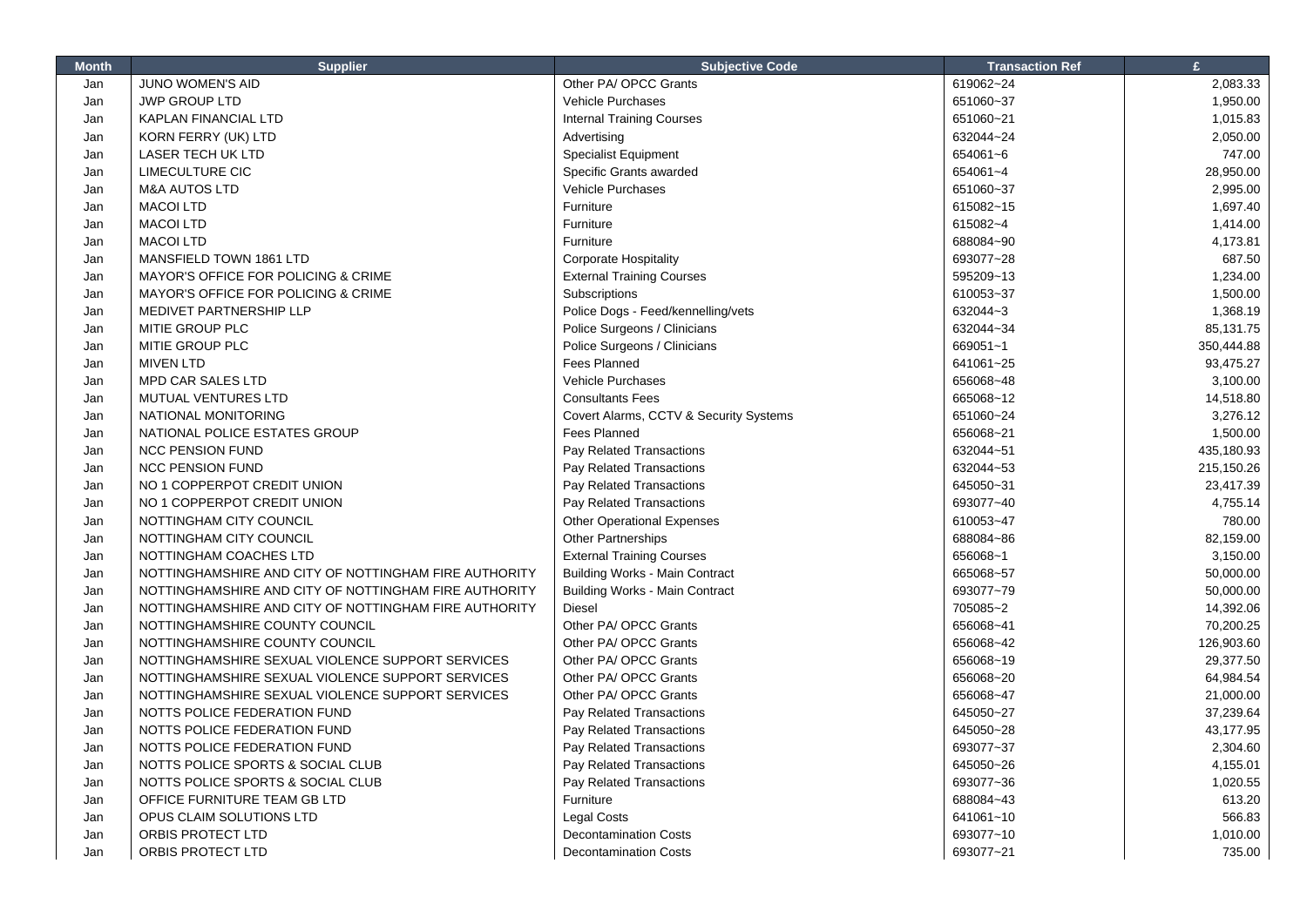| <b>Month</b> | <b>Supplier</b>                                   | <b>Subjective Code</b>                   | <b>Transaction Ref</b> | £         |
|--------------|---------------------------------------------------|------------------------------------------|------------------------|-----------|
| Jan          | ORBIS PROTECT LTD                                 | Vehicle Cleaning                         | 693077~57              | 1,985.00  |
| Jan          | ORBIS PROTECT LTD                                 | Vehicle Cleaning                         | 695052~3               | 1,400.00  |
| Jan          | <b>OVIK SOLUTIONS LTD</b>                         | Vehicles - Spares                        | 615082~10              | 15,845.00 |
| Jan          | PARK PLACE TECHNOLOGIES LTD                       | Hardware - purchase                      | 595209~5               | 785.76    |
| Jan          | PERFECT CIRCLE JV LTD                             | Fees - Statutory                         | 615082~27              | 8,043.94  |
| Jan          | PERFECT CIRCLE JV LTD                             | Fees - Statutory                         | 615082~5               | 12,566.22 |
| Jan          | PERFECT CIRCLE JV LTD                             | Fees - Statutory                         | 615082~54              | 14,731.21 |
| Jan          | PERFECT CIRCLE JV LTD                             | <b>Planned Maintenance</b>               | 615082~46              | 8,877.72  |
| Jan          | PETER ROBERTS                                     | <b>External Training Courses</b>         | 641061~45              | 500.00    |
| Jan          | PFOA WELFARE SERVICES LTD                         | Counselling                              | 628062~42              | 4,541.67  |
| Jan          | PFOA WELFARE SERVICES LTD                         | Subscriptions                            | 693077~70              | 4,541.67  |
| Jan          | POLICE AND CRIME COMMISSIONER FOR HAMPSHIRE       | <b>Other Partnerships</b>                | 688084~81              | 32,800.33 |
| Jan          | POLICE AND CRIME COMMISSIONER FOR LANCASHIRE      | Other Partnerships                       | 632044~67              | 1,402.00  |
| Jan          | POLICE AND CRIME COMMISSIONER FOR LEICESTERSHIRE  | <b>Events Monitoring</b>                 | 699084~62              | 35,423.64 |
| Jan          | POLICE AND CRIME COMMISSIONER FOR LEICESTERSHIRE  | Software Licences                        | 699084~8               | 31,005.85 |
| Jan          | POLICE AND CRIME COMMISSIONER FOR LEICESTERSHIRE  | Software Licences                        | 699084~9               | 10,595.71 |
| Jan          | POLICE AND CRIME COMMISSIONER FOR SOUTH YORKSHIRE | <b>External Training Courses</b>         | 641061~3               | 1,304.00  |
| Jan          | POLICE AND CRIME COMMISSIONER FOR SOUTH YORKSHIRE | <b>External Training Courses</b>         | 671074~35              | 1,304.00  |
| Jan          | POLICE AND CRIME COMMISSIONER FOR SOUTH YORKSHIRE | Hire of Rooms/Premises                   | 641061~46              | 1,950.00  |
| Jan          | POLICE AND CRIME COMMISSIONER FOR WEST YORKSHIRE  | Other Partnerships                       | 645050~11              | 10,784.59 |
| Jan          | POLICE AND CRIME COMMISSIONER FOR WEST YORKSHIRE  | Other Partnerships                       | 665068~22              | 10,810.59 |
| Jan          | POLICE MUTUAL ASSURANCE SOCIETY                   | Pay Related Transactions                 | 645050~29              | 59,789.98 |
| Jan          | POLICE MUTUAL ASSURANCE SOCIETY                   | Pay Related Transactions                 | 693077~38              | 4,771.07  |
| Jan          | POST OFFICE LTD                                   | Road Fund Licences                       | 705085~1               | 620.00    |
| Jan          | PRAECEDO BUSINESS SOLUTIONS LTD                   | <b>Collaboration service</b>             | 636059~27              | 9,382.50  |
| Jan          | PRIMETAKE LTD                                     | <b>Planned Maintenance</b>               | 632044~10              | 632.90    |
| Jan          | PRO TECT SAFETY SIGNS                             | Vehicles - Spares                        | 688084~14              | 630.00    |
| Jan          | PRUDENTIAL                                        | Pay Related Transactions                 | 693077~43              | 5,548.26  |
| Jan          | QA LTD                                            | Other IT Costs                           | 676061~35              | 1,956.00  |
| Jan          | RAPID RACKING                                     | Furniture                                | 699084~66              | 1,610.00  |
| Jan          | <b>RAW2K LTD</b>                                  | Vehicle Recovery Costs                   | 656068~27              | 6,425.00  |
| Jan          | REED SPECIALIST RECRUITMENT LTD                   | Agency / Temp Staff                      | 684060~13              | 7,961.00  |
| Jan          | RELIANCE HIGH TECH LTD                            | <b>Annual Servicing</b>                  | 688084~34              | 2,093.69  |
| Jan          | RELIANCE HIGH TECH LTD                            | <b>Planned PPM Contract</b>              | 645050~3               | 2,661.70  |
| Jan          | RELIANCE HIGH TECH LTD                            | Reactive Maintenance                     | 665068~3               | 567.30    |
| Jan          | RELIANCE HIGH TECH LTD                            | Reactive Maintenance                     | 665068~5               | 532.50    |
| Jan          | RELX (UK) LTD                                     | Maintenance / Consumables Specialist Ope | 699084~64              | 869.99    |
| Jan          | RICHFORD MOTOR SERVICES LTD                       | <b>Vehicle Recovery Costs</b>            | 610053~29              | 9,216.00  |
| Jan          | <b>ROBERT NEWHAM</b>                              | <b>Other Operational Expenses</b>        | 665068~35              | 525.00    |
| Jan          | ROWINGTON MANAGEMENT SOLUTIONS LTD                | <b>Consultants Fees</b>                  | 619062~1               | 20,876.65 |
| Jan          | ROYAL MAIL GROUP PLC                              | Postage Costs                            | 636059~13              | 5,262.27  |
| Jan          | ROYAL MAIL GROUP PLC                              | Postage Costs                            | 651060~16              | 2,716.25  |
| Jan          | ROYAL MAIL GROUP PLC                              | Postage Costs                            | 665068~26              | 3,273.69  |
| Jan          | ROYAL MAIL GROUP PLC                              | Postage Costs                            | 699084~10              | 3,516.27  |
| Jan          | SAFARILAND UK LTD                                 | Clothing & Uniforms                      | 632044~54              | 1,688.00  |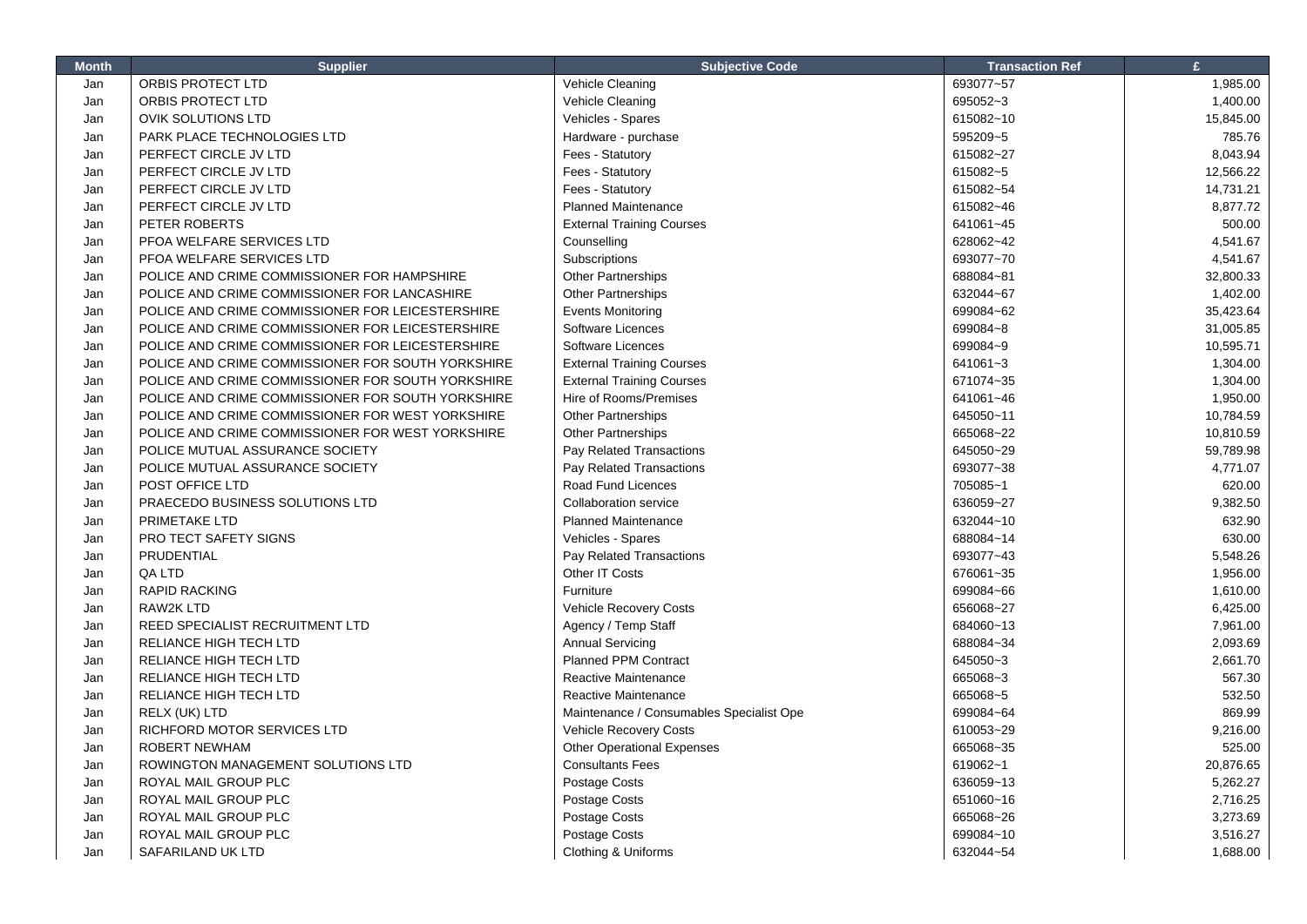| <b>Month</b> | <b>Supplier</b>                                 | <b>Subjective Code</b>                   | <b>Transaction Ref</b> | £          |
|--------------|-------------------------------------------------|------------------------------------------|------------------------|------------|
| Jan          | SAFARILAND UK LTD                               | Clothing & Uniforms                      | 688084~62              | 15,682.75  |
| Jan          | SAFARILAND UK LTD                               | Clothing & Uniforms                      | 705085~53              | 1,354.67   |
| Jan          | SANCUS SOLUTIONS LTD                            | <b>External Training Courses</b>         | 632044~1               | 625.00     |
| Jan          | SATSUMA MEDICAL LTD                             | <b>Pathologists Fees</b>                 | 688084~78              | 2,651.00   |
| Jan          | <b>SECOND ELEMENT LTD</b>                       | <b>Annual Servicing</b>                  | 679073~18              | 1,320.00   |
| Jan          | <b>SECOND ELEMENT LTD</b>                       | <b>Annual Servicing</b>                  | 705085~34              | 3,979.00   |
| Jan          | <b>SEPURA LTD</b>                               | Radio / Airwave - Equipment              | 628062~14              | 1,170.00   |
| Jan          | <b>SEPURA LTD</b>                               | Radio / Airwave - Equipment              | 651060~11              | 975.00     |
| Jan          | <b>SERENDIPITYS NURSERY</b>                     | Pay Related Transactions                 | 641061~30              | 571.17     |
| Jan          | SHEDS 4 U LTD                                   | Police Dogs - Feed/kennelling/vets       | 632044~3               | 633.33     |
| Jan          | SHRED STATION LTD                               | <b>Confidential Waste</b>                | 684060~7               | 663.00     |
| Jan          | SLATER ELECTRICAL SERVICES LTD                  | <b>Planned Maintenance</b>               | 688084~10              | 3,745.00   |
| Jan          | SLATER ELECTRICAL SERVICES LTD                  | <b>Planned PPM Contract</b>              | 688084~41              | 545.06     |
| Jan          | SLATER ELECTRICAL SERVICES LTD                  | Reactive Maintenance                     | 651060~13              | 624.84     |
| Jan          | SLATER ELECTRICAL SERVICES LTD                  | Reactive Maintenance                     | 656068~3               | 4,397.50   |
| Jan          | SMARTDESK SYSTEMS LTD T/A TGS SERVICES (UK) LTD | Systems Development                      | 656068~12              | 650.00     |
| Jan          | SOLO SERVICE GROUP LTD                          | <b>Contract Cleaning</b>                 | 632044~36              | 45,794.07  |
| Jan          | SONIC COMMUNICATIONS (INTERNATIONAL) LTD        | Firearm equipment                        | 610053~45              | 1,104.00   |
| Jan          | SP SERVICES UK LTD                              | First Aid Equipment / Consumables        | 632044~46              | 5,009.50   |
| Jan          | SP SERVICES UK LTD                              | First Aid Equipment / Consumables        | 688084~57              | 5,780.00   |
| Jan          | SPECIALIST COMPUTER CENTRES PLC                 | Hardware                                 | 684060~23              | 166,526.92 |
| Jan          | SPECIALIST COMPUTER CENTRES PLC                 | Hardware                                 | 699084~41              | 129,987.04 |
| Jan          | SPECIALIST COMPUTER CENTRES PLC                 | Hardware - purchase                      | 641061~11              | 1,061.73   |
| Jan          | SPECIALIST COMPUTER CENTRES PLC                 | Hardware - purchase                      | 656068~4               | 9,108.90   |
| Jan          | STARFISH CONSULTING (RUTLAND) LTD               | Specific Grants awarded                  | 632044~30              | 1,383.20   |
| Jan          | STARTRAQ (UK) LTD                               | Licence Fees                             | 699084~15              | 6,826.00   |
| Jan          | STARTRAQ (UK) LTD                               | Software Licences                        | 651060~18              | 2,673.40   |
| Jan          | STARTRAQ (UK) LTD                               | Software Licences                        | 688084~37              | 9,794.28   |
| Jan          | STREET DOCTORS LTD                              | <b>Collaboration service</b>             | 641061~60              | 5,600.00   |
| Jan          | <b>TAILORED IMAGE LTD</b>                       | Clothing & Uniforms                      | 699084~24              | 4,261.75   |
| Jan          | TELEPHONE TECHNOLOGY LTD                        | Mobile Phone Call Charges & Contract Cos | 632044~16              | 1,586.40   |
| Jan          | THE APPROPRIATE ADULT SERVICE LTD               | Witness Expenses                         | 684060~20              | 46,706.83  |
| Jan          | THE BOC GROUP LTD                               | <b>Other Operational Expenses</b>        | 641061~38              | 675.00     |
| Jan          | THE SMASHING GLASS CO (NOTTM) LTD               | Reactive Maintenance                     | 671074~4               | 1,575.00   |
| Jan          | <b>TRADE UK</b>                                 | Maintenance / Consumables Specialist Ope | 688084~44              | 733.15     |
| Jan          | <b>TRAINLINE.COM LTD</b>                        | <b>Train Fares</b>                       | 699084~46              | 507.40     |
| Jan          | <b>TRAINLINE.COM LTD</b>                        | <b>Train Fares</b>                       | 705085~104             | 702.55     |
| Jan          | <b>TRAINLINE.COM LTD</b>                        | <b>Train Fares</b>                       | 705085~105             | 507.20     |
| Jan          | <b>TRAINLINE.COM LTD</b>                        | <b>Train Fares</b>                       | 705085~64              | 591.40     |
| Jan          | <b>TRAINLINE.COM LTD</b>                        | <b>Train Fares</b>                       | 705085~65              | 1,098.85   |
| Jan          | <b>TRAINLINE.COM LTD</b>                        | <b>Train Fares</b>                       | 705085~69              | 2,164.70   |
| Jan          | <b>TRAINLINE.COM LTD</b>                        | <b>Train Fares</b>                       | 705085~70              | 2,783.00   |
| Jan          | <b>TRAINLINE.COM LTD</b>                        | <b>Train Fares</b>                       | 705085~72              | 748.95     |
| Jan          | <b>TRAINLINE.COM LTD</b>                        | <b>Train Fares</b>                       | 705085~74              | 547.60     |
| Jan          | <b>TRAINLINE.COM LTD</b>                        | <b>Train Fares</b>                       | 705085~78              | 985.90     |